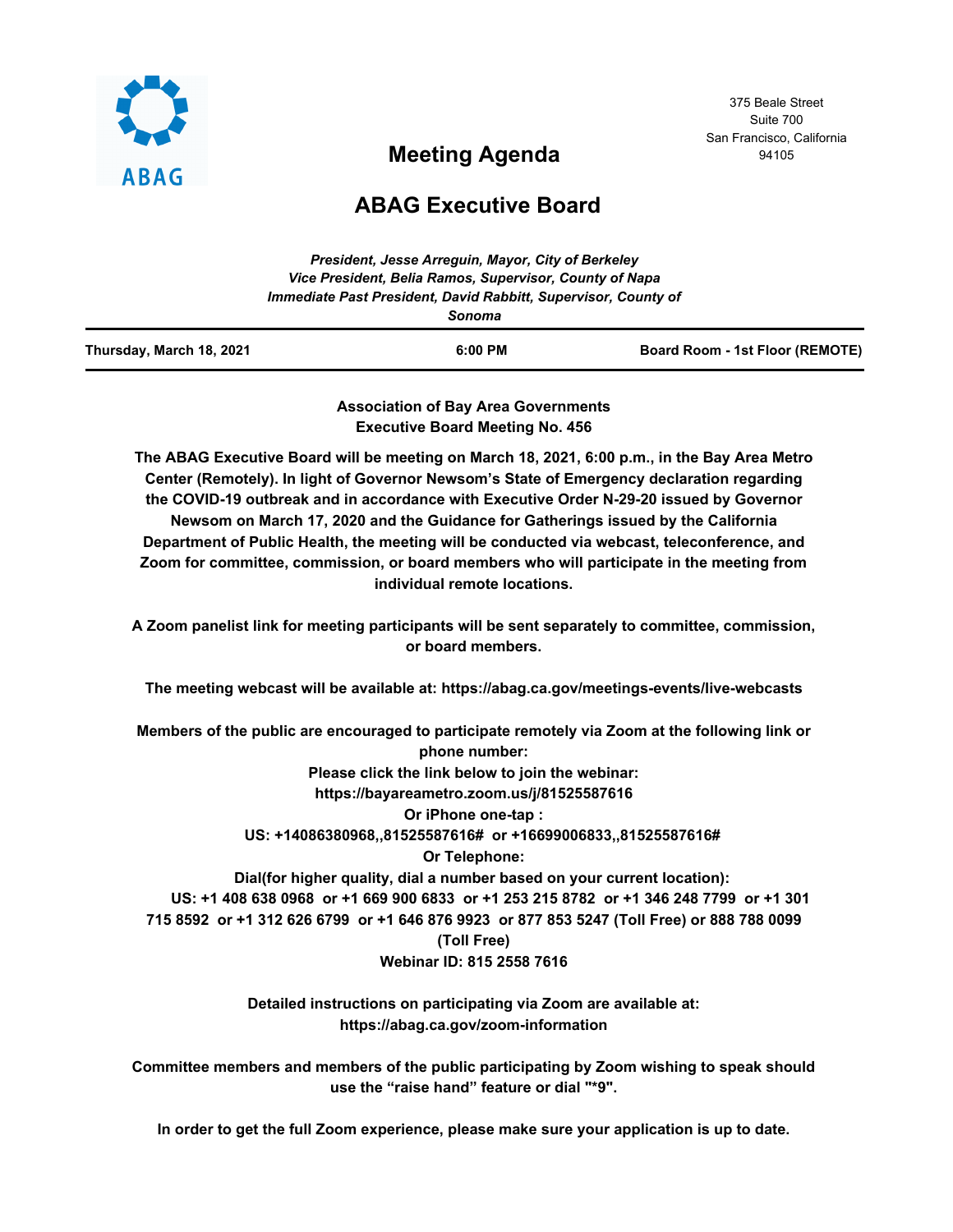**Members of the public may participate by phone or Zoom or may submit comments by email at info@bayareametro.gov by 5:00 p.m. the day before the scheduled meeting date. Please include the committee or board meeting name in the subject line. Due to the current circumstances there may be limited opportunity to address comments during the meeting. All comments received will be submitted into the record.**

> **The ABAG Executive Board may act on any item on the agenda. The meeting is scheduled to begin at 6:00 p.m., or immediately following the preceding ABAG/ACFA committee meetings. Agenda, roster and webcast available at https://abag.ca.gov For information, contact Clerk of the Board at (415) 820-7913.**

#### **Roster**

**Candace Andersen, Jesse Arreguin, Nikki Fortunato Bas, London Breed, Tom Butt, David Canepa, Keith Carson, Cindy Chavez, Pat Eklund, Maya Esparza, Carolle Fife, Neysa Fligor, Leon Garcia, Liz Gibbons, Giselle Hale, Barbara Halliday, Rich Hillis, David Hudson, Otto Lee, Rafael Mandelman, Gordon Mar, Nathan Miley, Karen Mitchoff, Stephanie Moulton-Peters, Raul Peralez, David Rabbitt, Belia Ramos, Carlos Romero, James Spering, Loren Taylor, Lori Wilson.**

**Jayne Battey (Non-voting).**

# **1. Call to Order / Roll Call / Confirm Quorum**

**2. Public Comment**

*Information*

### **3. Executive Board Announcements**

*Information*

### **4. President's Report**

**4.a.** [21-0291](http://mtc.legistar.com/gateway.aspx?m=l&id=/matter.aspx?key=21884) ABAG President's Report for March 18, 2021

*Action:* Information

*Presenter:* Jesse Arreguin

### **5. Executive Director's Report**

**5.a.** [21-0292](http://mtc.legistar.com/gateway.aspx?m=l&id=/matter.aspx?key=21885) Executive Director's Report for March 18, 2021 *Action:* Information *Presenter:* Therese W. McMillan *Attachments:* [ED Report- ABAG March 2021.pdf](http://mtc.legistar.com/gateway.aspx?M=F&ID=64356270-c45c-4f36-8c9b-8773a264ffcb.pdf)

## **6. Executive Board Consent Calendar**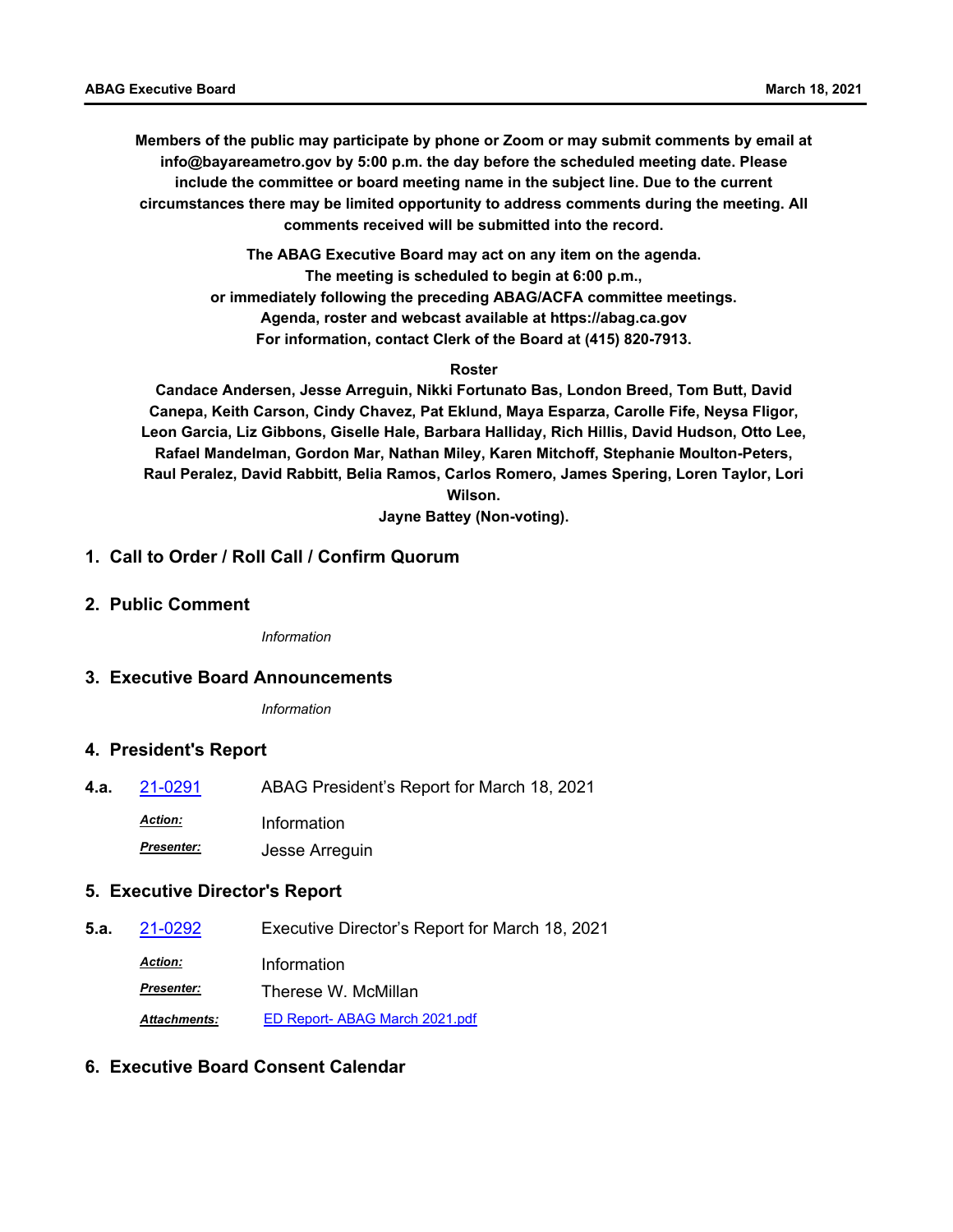| 6.a. | 21-0293             | Approval of ABAG Executive Board Minutes of January 21, 2021                                                                                                                                                                                                                                                                                                                                                                                                                                                                                                                                                                                                                                                                                                                                                                                                 |
|------|---------------------|--------------------------------------------------------------------------------------------------------------------------------------------------------------------------------------------------------------------------------------------------------------------------------------------------------------------------------------------------------------------------------------------------------------------------------------------------------------------------------------------------------------------------------------------------------------------------------------------------------------------------------------------------------------------------------------------------------------------------------------------------------------------------------------------------------------------------------------------------------------|
|      | Action:             | Information                                                                                                                                                                                                                                                                                                                                                                                                                                                                                                                                                                                                                                                                                                                                                                                                                                                  |
|      | Presenter:          | Clerk of the Board                                                                                                                                                                                                                                                                                                                                                                                                                                                                                                                                                                                                                                                                                                                                                                                                                                           |
|      | Attachments:        | 06a Minutes 20210121 455 Draft.pdf                                                                                                                                                                                                                                                                                                                                                                                                                                                                                                                                                                                                                                                                                                                                                                                                                           |
| 6.b. | 21-0299             | Authorization to: (1) Award three firms with placement on the Regulatory<br>Support for the Bay Area Regional Energy Network (BayREN) and<br>3C-REN Bench: Law Office of Elizabeth Kelly, M.Cubed, and Frontier<br>Energy, Inc.; and (2) Enter into Contract with the Law Offices of Elizabeth<br>Kelly for regulatory support services in an amount not to exceed \$150,000<br>annually for services for the BayREN and 3C-REN (through a co-funding<br>agreement) through December 31, 2023, for a total of \$450,000, subject to<br>the annual budgetary approval process; and (3) Enter into a contract with<br>M.Cubed in an amount not to exceed \$50,000 annually for services for<br>BayREN and 3C-REN (through a co-funding agreement) through<br>December 31, 2023, for a total of \$150,000, subject to the annual<br>budgetary approval process. |
|      | Action:             | Approval                                                                                                                                                                                                                                                                                                                                                                                                                                                                                                                                                                                                                                                                                                                                                                                                                                                     |
|      | Presenter:          | Jenny Berg                                                                                                                                                                                                                                                                                                                                                                                                                                                                                                                                                                                                                                                                                                                                                                                                                                                   |
|      | Attachments:        | 06b 1 BayREN Summary Sheet Bench Approval and Contract Approvals.pdf                                                                                                                                                                                                                                                                                                                                                                                                                                                                                                                                                                                                                                                                                                                                                                                         |
|      |                     | 06b 2 BayREN Summary Approval Bench Approval Final.pdf                                                                                                                                                                                                                                                                                                                                                                                                                                                                                                                                                                                                                                                                                                                                                                                                       |
|      |                     | 06b 3 BayREN Summary Approval Law Office of Elizabeth Kelly Final.pdf                                                                                                                                                                                                                                                                                                                                                                                                                                                                                                                                                                                                                                                                                                                                                                                        |
|      |                     | 06b 4 BayREN Summary Approval M-Cubed Final.pdf                                                                                                                                                                                                                                                                                                                                                                                                                                                                                                                                                                                                                                                                                                                                                                                                              |
| 6.c. | 21-0350             | Authorization to enter into Contract with SimpleLab, Inc. for up to \$300,000<br>to provide water quality testing and related services under ABAG's<br>Integrated Regional Water Management's Disadvantaged Community and<br>Tribal Involvement Program (DACTIP) Grant                                                                                                                                                                                                                                                                                                                                                                                                                                                                                                                                                                                       |
|      | <u>Action:</u>      | Approval                                                                                                                                                                                                                                                                                                                                                                                                                                                                                                                                                                                                                                                                                                                                                                                                                                                     |
|      | Presenter:          | <b>Caitlin Sweeney</b>                                                                                                                                                                                                                                                                                                                                                                                                                                                                                                                                                                                                                                                                                                                                                                                                                                       |
|      | Attachments:        | 06c 1 SFEP Summary Sheeet SimpleLab 03012021 v2.pdf                                                                                                                                                                                                                                                                                                                                                                                                                                                                                                                                                                                                                                                                                                                                                                                                          |
|      |                     | 06c 2 SFEP Summary Approval SimpleLab 03012021 v2.pdf                                                                                                                                                                                                                                                                                                                                                                                                                                                                                                                                                                                                                                                                                                                                                                                                        |
| 6.d. | 21-0467             | Ratification of Appointments to Committees                                                                                                                                                                                                                                                                                                                                                                                                                                                                                                                                                                                                                                                                                                                                                                                                                   |
|      | <b>Action:</b>      | Approval                                                                                                                                                                                                                                                                                                                                                                                                                                                                                                                                                                                                                                                                                                                                                                                                                                                     |
|      | Presenter:          | Jesse Arreguin                                                                                                                                                                                                                                                                                                                                                                                                                                                                                                                                                                                                                                                                                                                                                                                                                                               |
|      | <b>Attachments:</b> | 06d Summary Sheet Committee Appointment v1.pdf                                                                                                                                                                                                                                                                                                                                                                                                                                                                                                                                                                                                                                                                                                                                                                                                               |

# **7. ABAG Administrative Committee**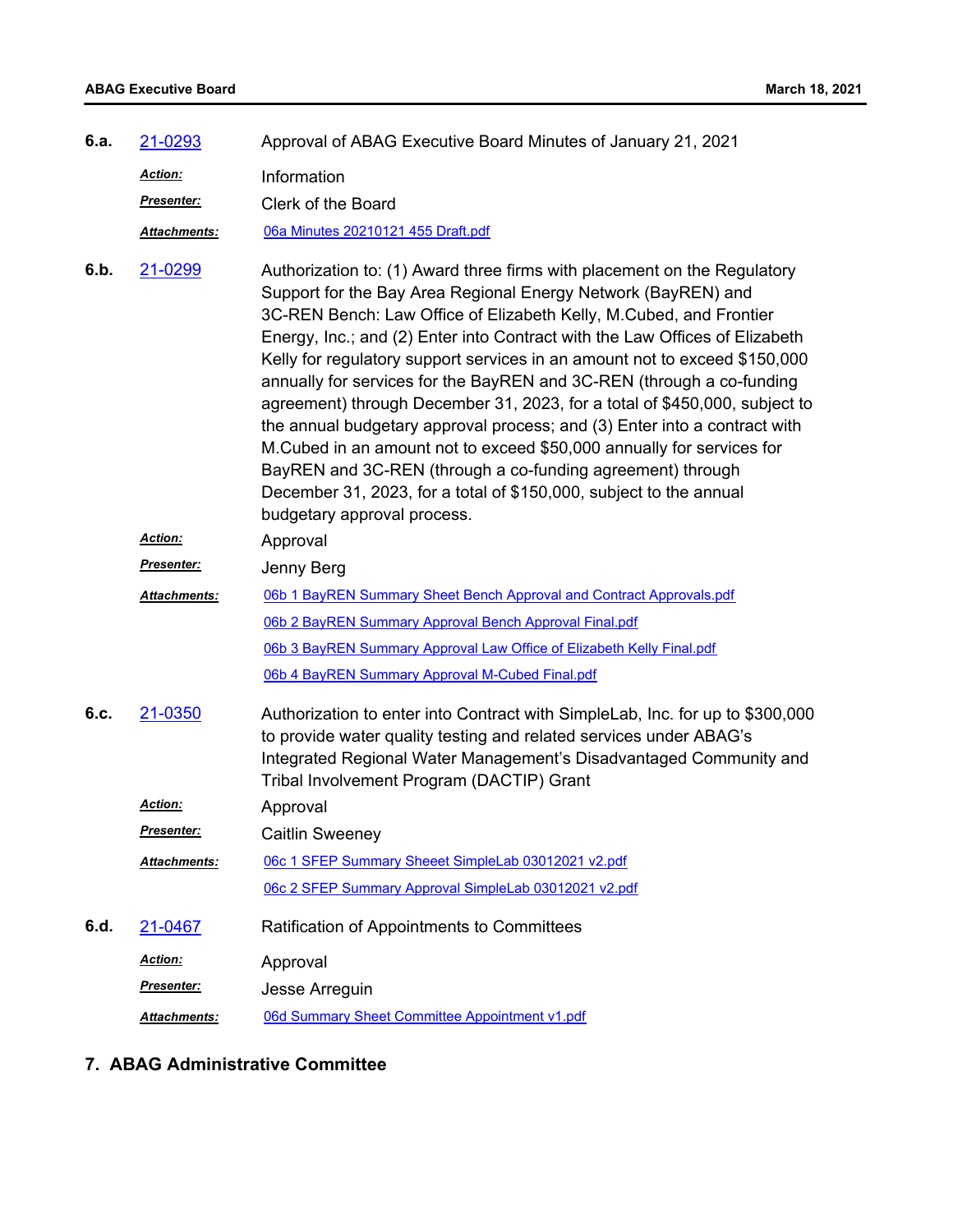| 7.a. | 21-0294           | Report on ABAG Administrative Committee Meetings of February 12, |
|------|-------------------|------------------------------------------------------------------|
|      |                   | 2021 and March 12, 2021                                          |
|      | <b>Action:</b>    | Information                                                      |
|      | <b>Presenter:</b> | Jesse Arreguin                                                   |

# **8. ABAG Finance Committee**

| 8.a. | 21-0295                      | Report on ABAG Finance Committee Meeting of March 18, 2021                                                                         |
|------|------------------------------|------------------------------------------------------------------------------------------------------------------------------------|
|      | <b>Action:</b><br>Presenter: | Information<br>Karen Mitchoff                                                                                                      |
| 8.b. | 21-0297                      | Adoption of ABAG Resolution No. 03-2021 - Approval of the ABAG Small<br>Business Enterprise (SBE) Program                          |
|      | <b>Action:</b>               | Approval                                                                                                                           |
|      | Presenter:                   | <b>Edward Phillips</b>                                                                                                             |
|      | <b>Attachments:</b>          | 08b 1 Summary Sheet ABAG SBE Program.pdf                                                                                           |
|      |                              | 08b 2 Attachment Finance SBE.pdf                                                                                                   |
| 8.c. | 21-0368                      | Adoption of ABAG Resolution No. 04-2021 - Approval of MTC Loan Terms<br>and Conditions to fund BayREN Water Upgrades \$ave Program |
|      | <b>Action:</b>               | Approval                                                                                                                           |
|      | <b>Presenter:</b>            | <b>Brian Mayhew</b>                                                                                                                |
|      | <b>Attachments:</b>          | 08c 1 Summary Sheet BayREN Water Upgrades \$ave Loan Term.pdf                                                                      |
|      |                              | 08c 2 Attachment Finance Water Upgrades \$ave Loan Term.pdf                                                                        |
|      |                              |                                                                                                                                    |

# **9. Joint MTC ABAG Legislation Committee**

| 9.a. | 21-0296             | Report on Joint MTC ABAG Legislation Committee Meetings of February<br>12, 2021 and March 12, 2021 |
|------|---------------------|----------------------------------------------------------------------------------------------------|
|      | <b>Action:</b>      | Information                                                                                        |
|      | <b>Presenter:</b>   | Jesse Arreguin                                                                                     |
| 9.b. | 21-0365             | Approval of a Support Position on Senate Bill 10 (Wiener) Housing<br>Approval Streamlining Tool    |
|      | <b>Action:</b>      | Approval                                                                                           |
|      | <b>Presenter:</b>   | Rebecca Long                                                                                       |
|      | <b>Attachments:</b> | 09b 1 Summary Sheet SB 10.pdf                                                                      |
|      |                     | 09b 2 Attachment 3b SB 10 Wiener.pdf                                                               |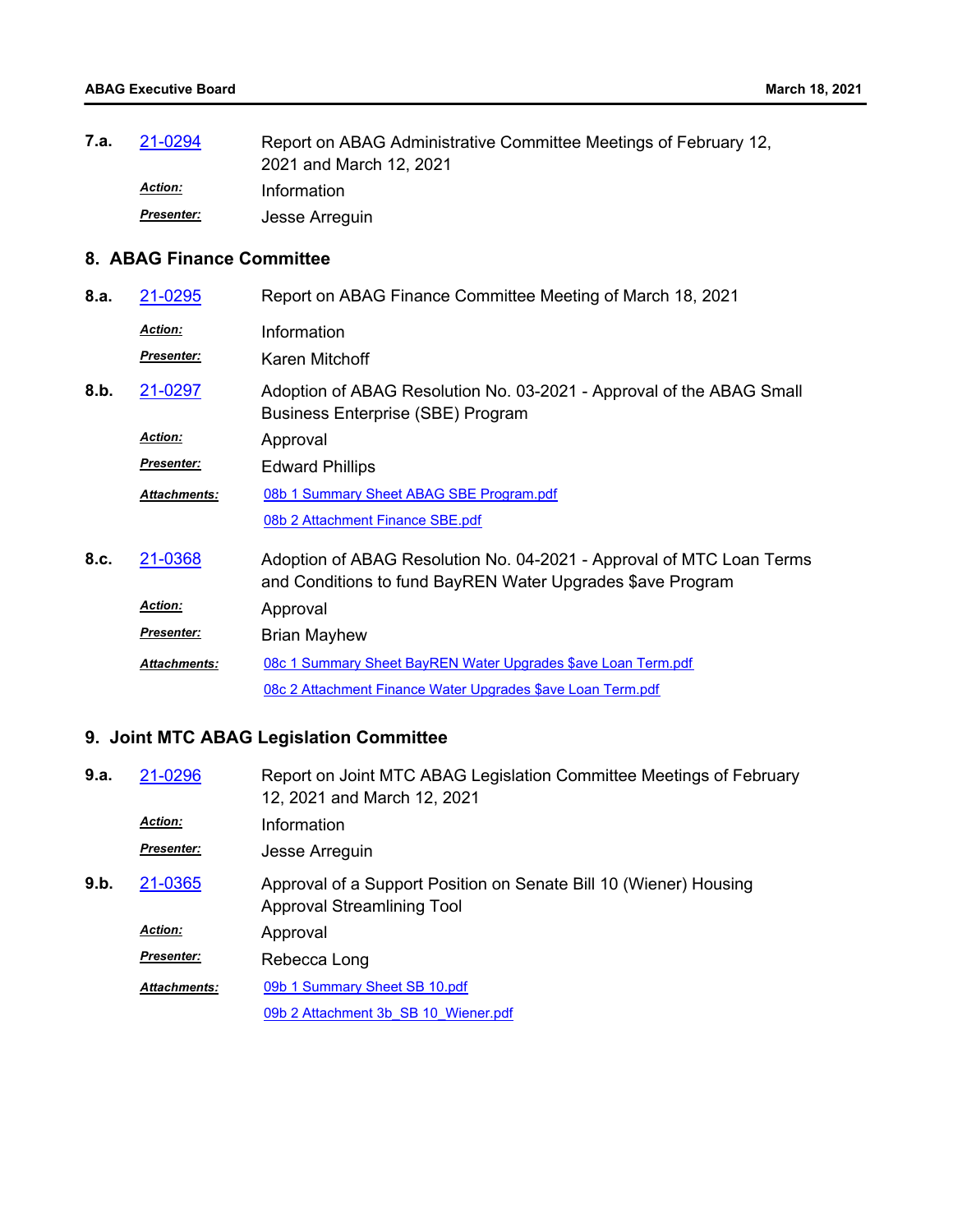| 9.c. | 21-0366             | Approval of a Support Position on Senate Bill 7 (Atkins) Extension of<br>California Environmental Quality Act (CEQA) Judicial Review Streamlining<br>Authority                                                                                                                                                                                                                                                    |
|------|---------------------|-------------------------------------------------------------------------------------------------------------------------------------------------------------------------------------------------------------------------------------------------------------------------------------------------------------------------------------------------------------------------------------------------------------------|
|      | <b>Action:</b>      | Approval                                                                                                                                                                                                                                                                                                                                                                                                          |
|      | <b>Presenter:</b>   | Rebecca Long                                                                                                                                                                                                                                                                                                                                                                                                      |
|      | <b>Attachments:</b> | 09c 1 Summary Sheet SB 7.pdf                                                                                                                                                                                                                                                                                                                                                                                      |
|      |                     | 09c 2 Attachment 3c SB 7 Atkins CEQA-2 Corrected.pdf                                                                                                                                                                                                                                                                                                                                                              |
| 9.d. | 21-0409             | Adoption of Resiliency/Climate Adaptation Advocacy Principles to guide<br>legislative engagement on climate adaptation legislation including, but not<br>limited to, Assembly Bill 11 (Ward), Assembly Bill 50 (Boerner-Horvath),<br>and Assembly Bill 51 (Quirk), and Assembly Bill 897 (Mullin) as well as<br>resilience-related bond proposals, Assembly Bill 1500 (Garcia) and<br>Senate Bill 45 (Portantino) |
|      | Action:             | Approval                                                                                                                                                                                                                                                                                                                                                                                                          |
|      | Presenter:          | Rebecca Long                                                                                                                                                                                                                                                                                                                                                                                                      |
|      | <b>Attachments:</b> | 09d 1 Summary Sheet Resiliency Climate Adaptation Advocacy Principles.pdf                                                                                                                                                                                                                                                                                                                                         |
|      |                     | 09d 2 Attachment Joint LC 3d Adaptation Principles.pdf                                                                                                                                                                                                                                                                                                                                                            |
|      |                     | 09d 3 Handout Regional Resilience Advocacy Principles ABAG2.pdf                                                                                                                                                                                                                                                                                                                                                   |

## **10. ABAG Regional Planning Committee**

| <b>10.a.</b> $21-0349$ | Report on ABAG Regional Planning Committee Meeting of March 11,<br>2021 |
|------------------------|-------------------------------------------------------------------------|
| <b>Action:</b>         | Information                                                             |
| <b>Presenter:</b>      | Karen Mitchoff                                                          |

## **11. Local Government Services**

Authorization to enter into a Financing Services Agreement with the Sonoma County Regional Climate Protection Authority (RCPA) for startup capital for the BayREN Water Upgrades \$ave Program in an amount not to exceed \$1 million, as provided by MTC Resolutions No. 4394 and 4358 **11.a.** [21-0298](http://mtc.legistar.com/gateway.aspx?m=l&id=/matter.aspx?key=21891) Approval *Action: Presenter:* Jenny Berg 11a 1 BayREN Summary Sheet RCPA WU\$ave Financing Services Agreement 11a 2 BayREN Summary Approval RCPA WU\$ave Financing Service Agreeme [11a 3 BayREN Presentation WU\\$ave v1.pdf](http://mtc.legistar.com/gateway.aspx?M=F&ID=df39e1d8-63a0-464b-ba4a-513abe8e8ff7.pdf) *Attachments:*

## **12. Adjournment / Next Meeting**

*The next regular meeting of the ABAG Executive Board is on April 15, 2021.*